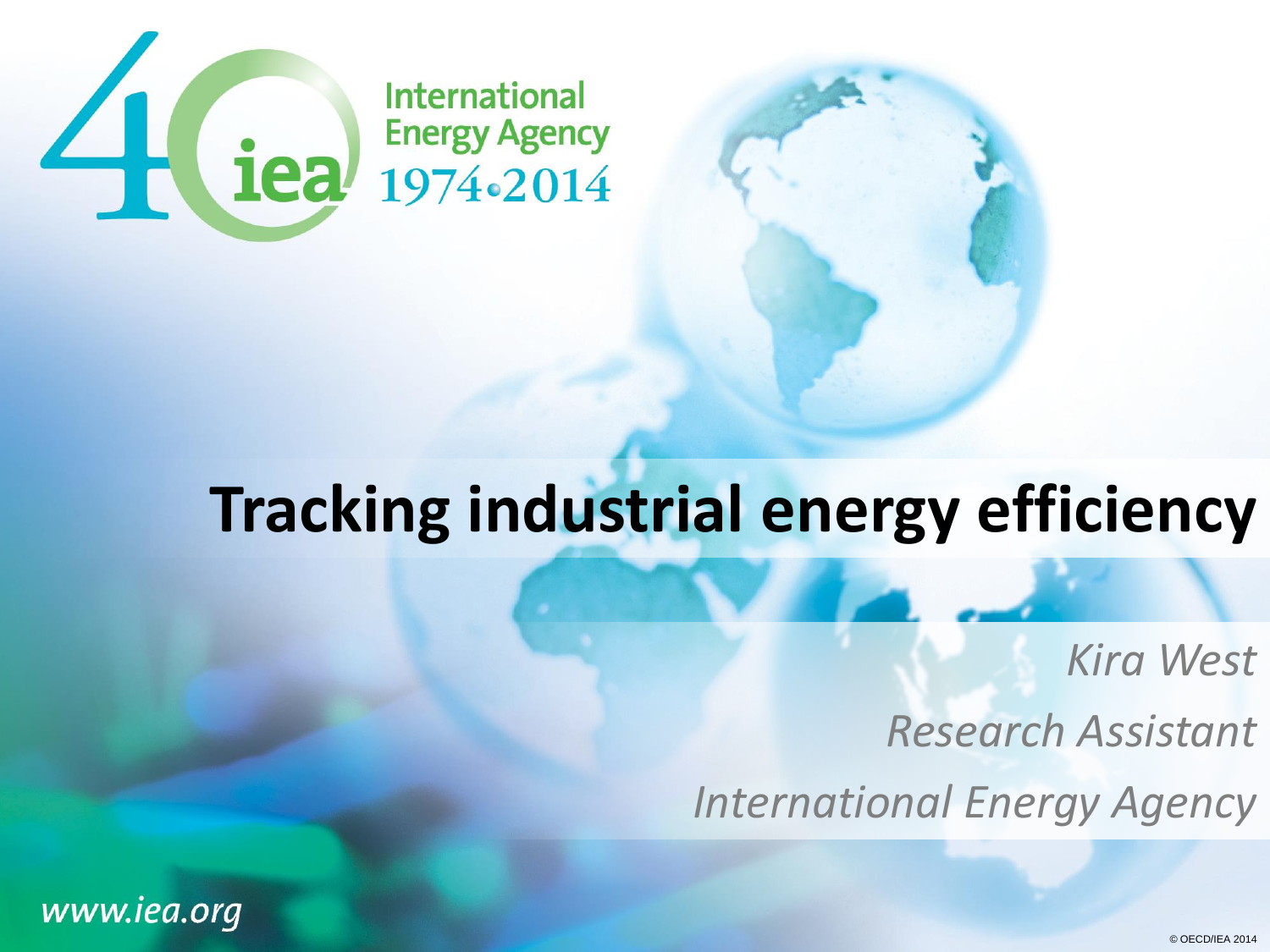

# **Tracking Clean Energy Progress**







Available for free download at:

http://www.iea.org/publications/freepublications/publication/Tracking clean energy progress 2014.pdf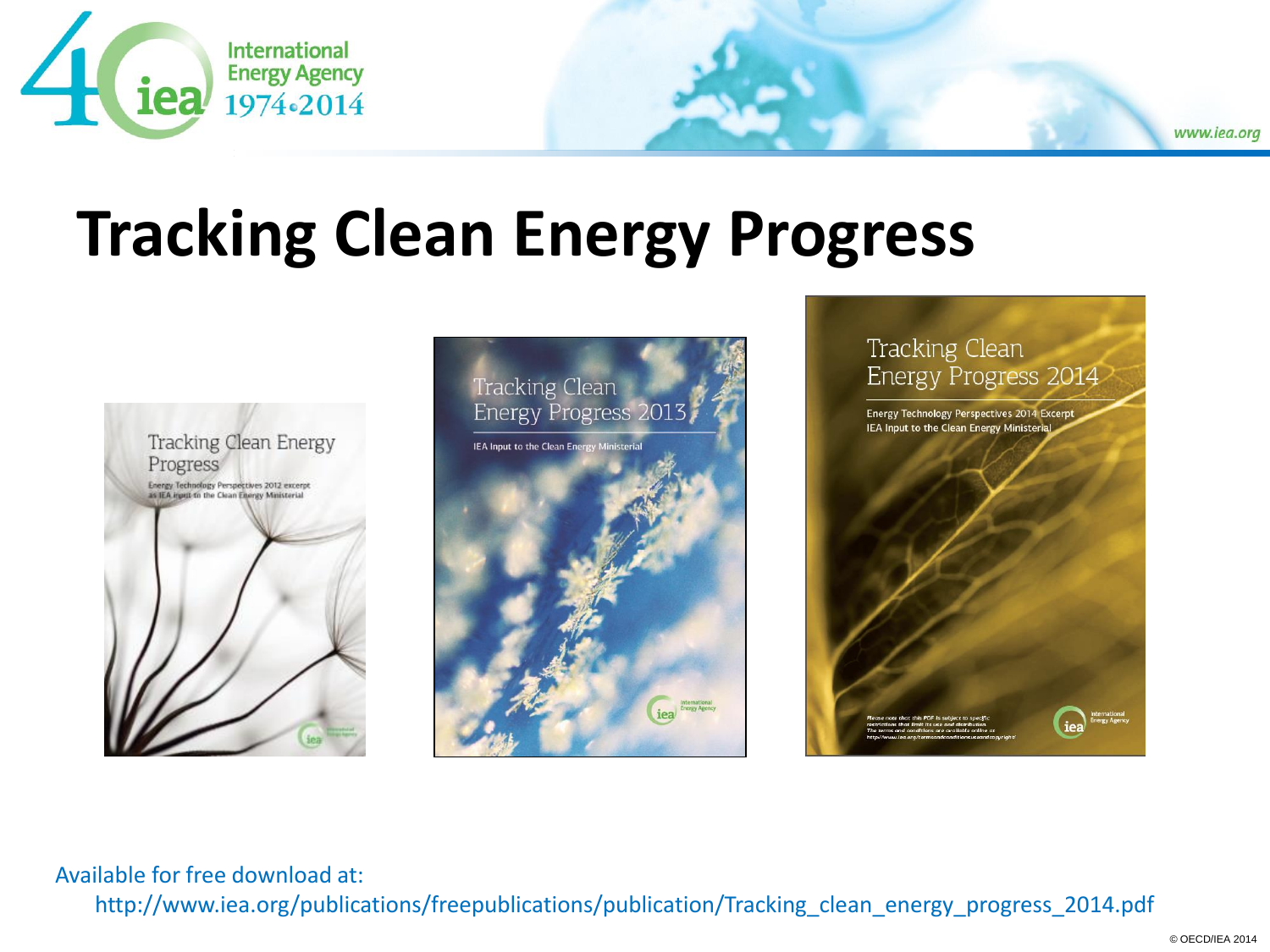



## **Past editions**

- **Technical potential for energy savings monitored using benchmarking against Best Available Technology (BAT)**
- **Tracking of historical aggregated industrial and sector-level indicators**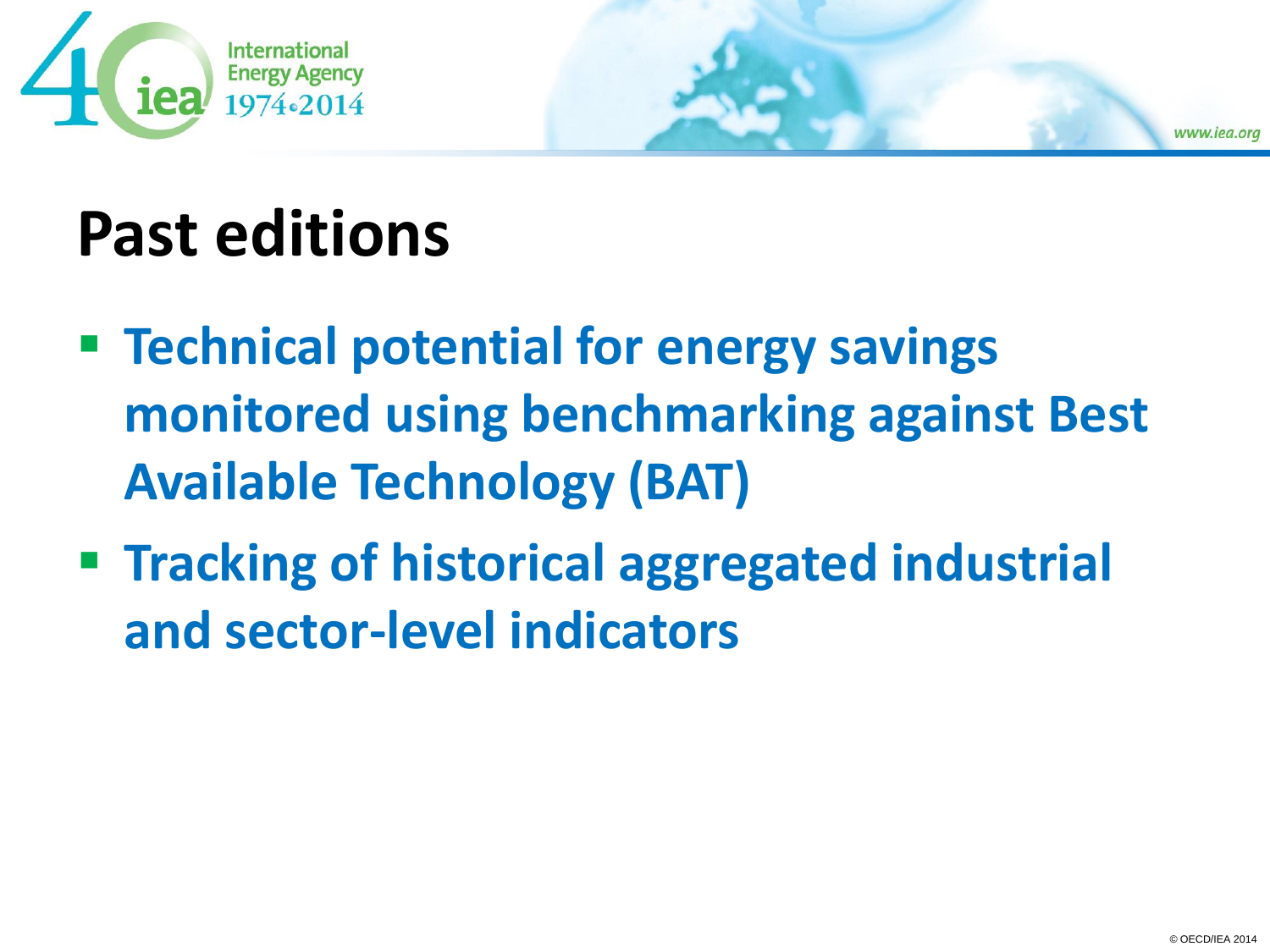

### **Energy Agency** Industry-level indicators

### **Aggregated industrial energy intensity by region**



### **Limitations:**

- Structural changes in the industrial sector and changes in product value/quality embedded
- Relies on official data reported at the country level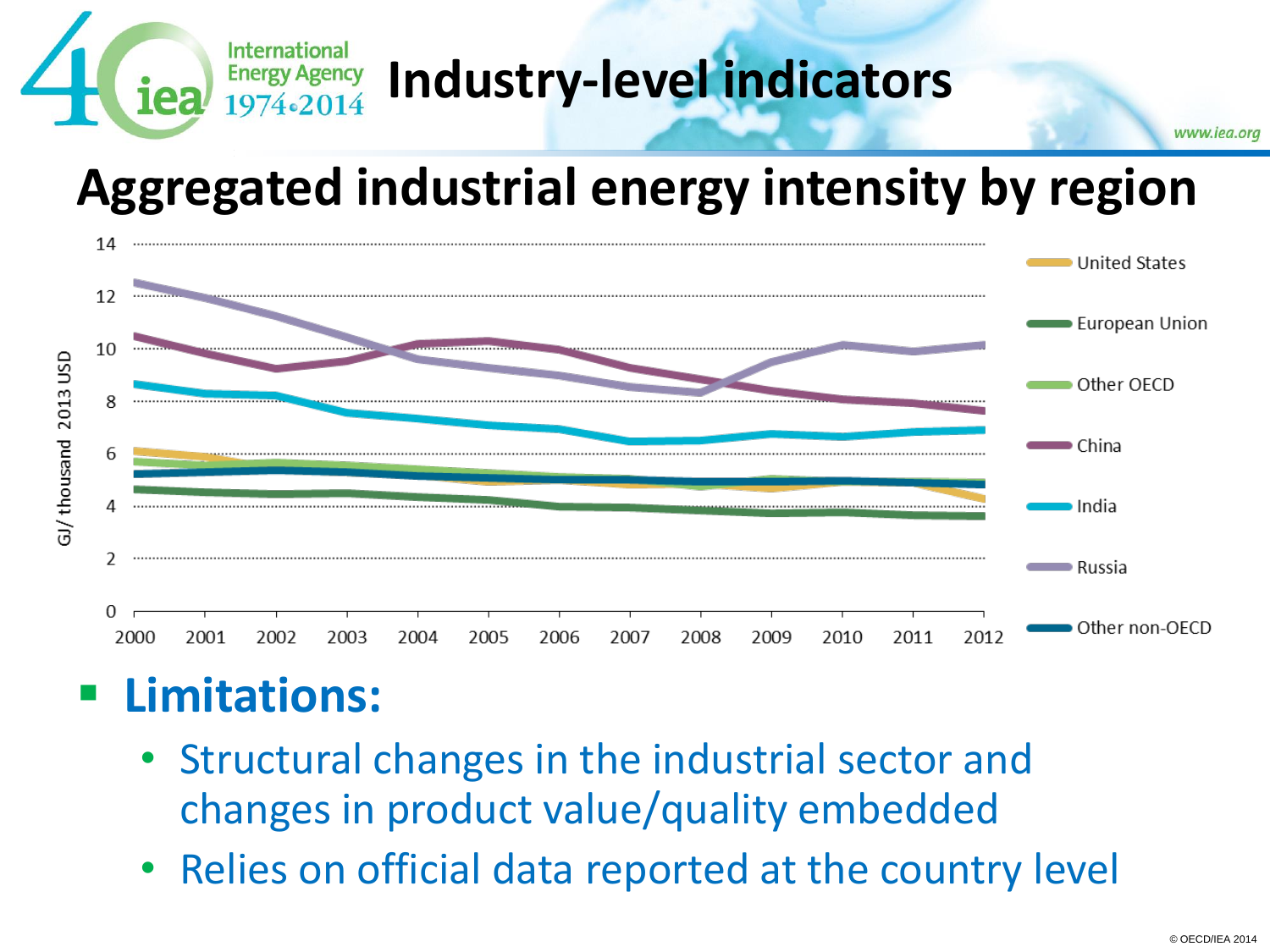

### **CO<sup>2</sup> emissions intensity by region**



• Structural changes in the industrial sector and changes in product value/quality embedded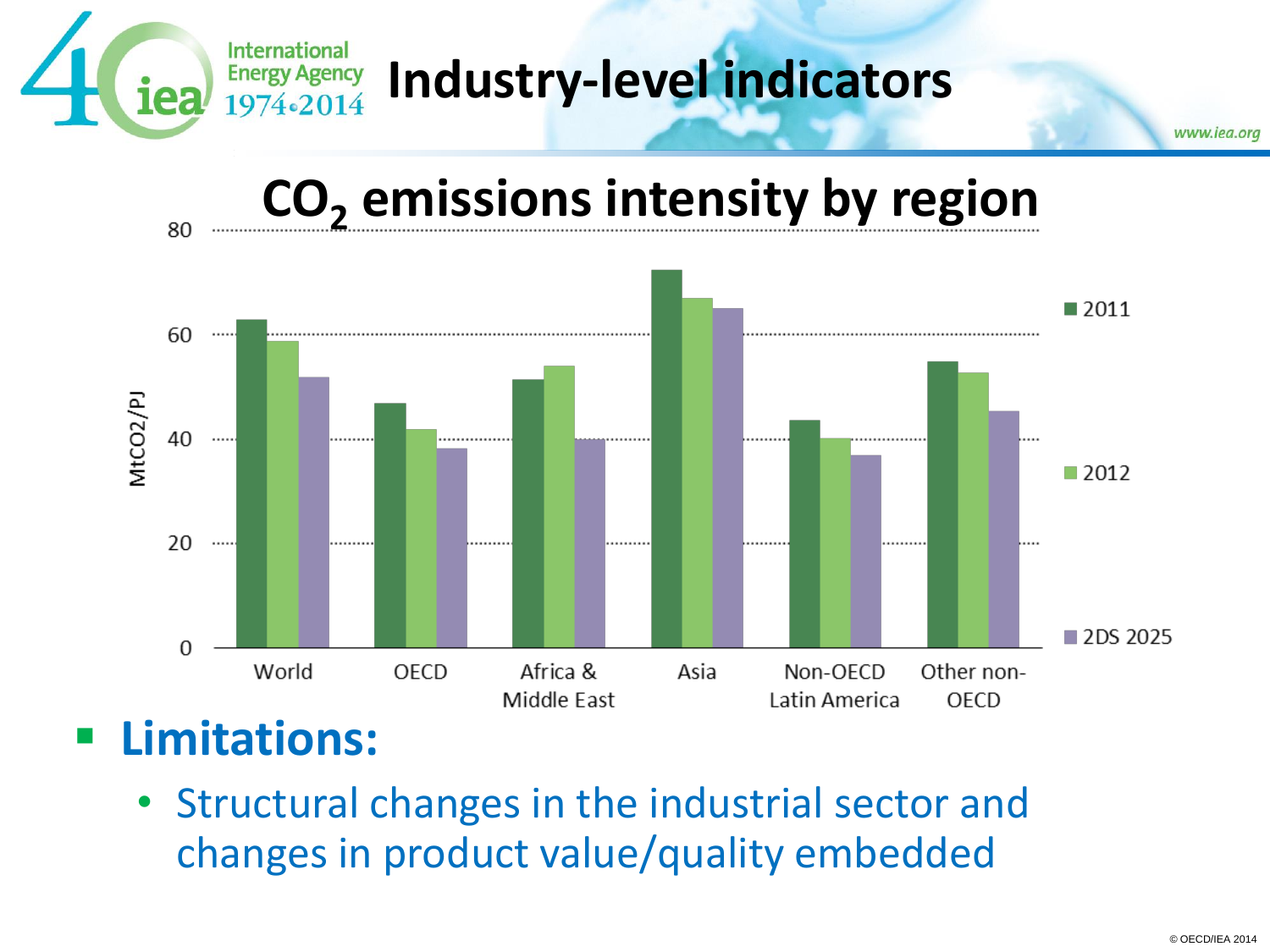

#### **Iron & Steel sector: aggregated energy intensity**



### **Limitations:**

• If derived from IEA energy balance – some energy use in captive utilities is included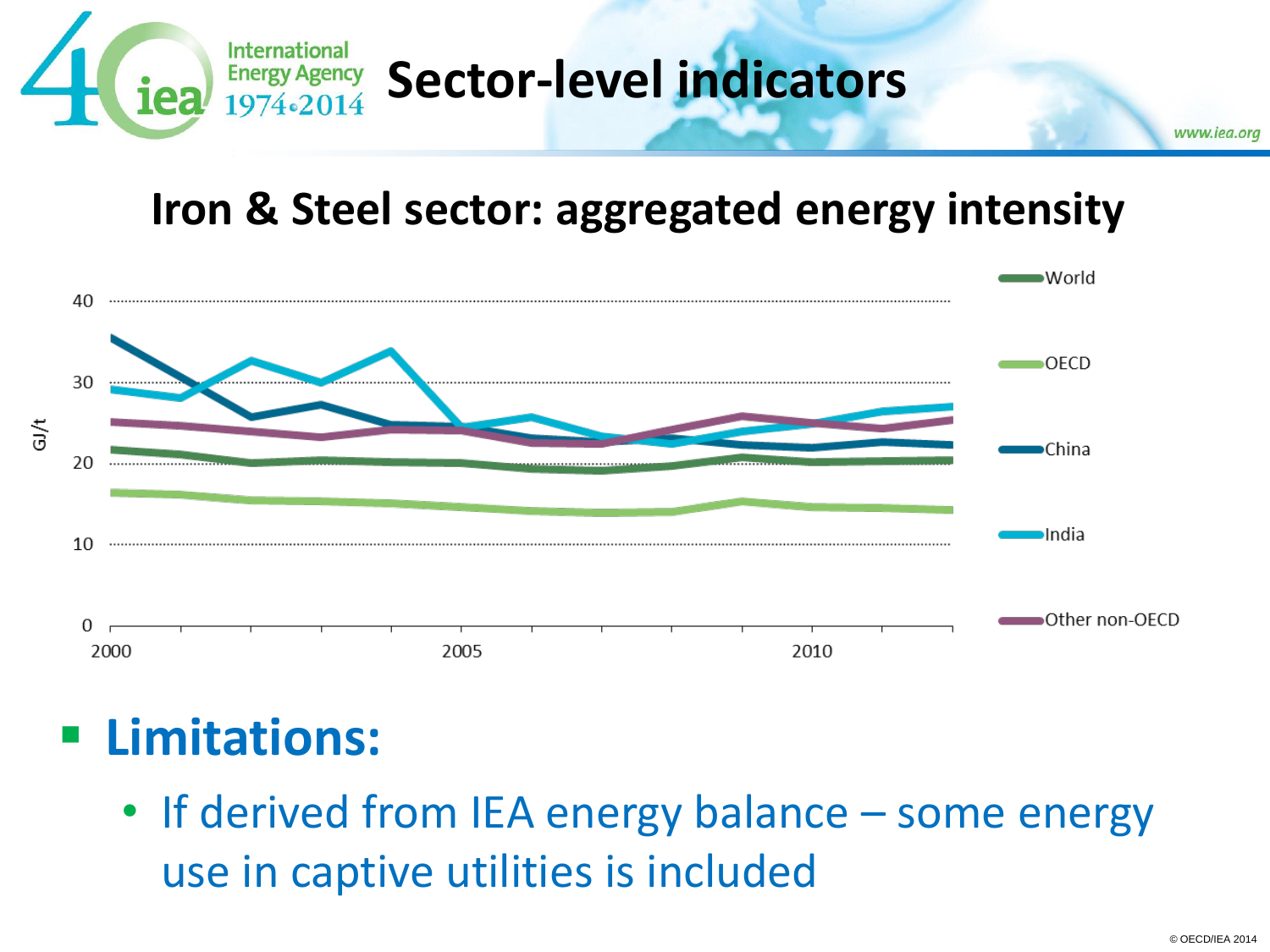

# **Challenges**

- **Example 2 Significant data availability limitations to overcome for future editions**
	- Lack of publicly available energy intensity data at technology- and product-level and with significant regional disaggregation
	- Reliance on assumptions & review, rather than real data, makes tracking on the same basis from year to year difficult
	- Particularly important in sectors with more varied end products, such as chemicals and pulp & paper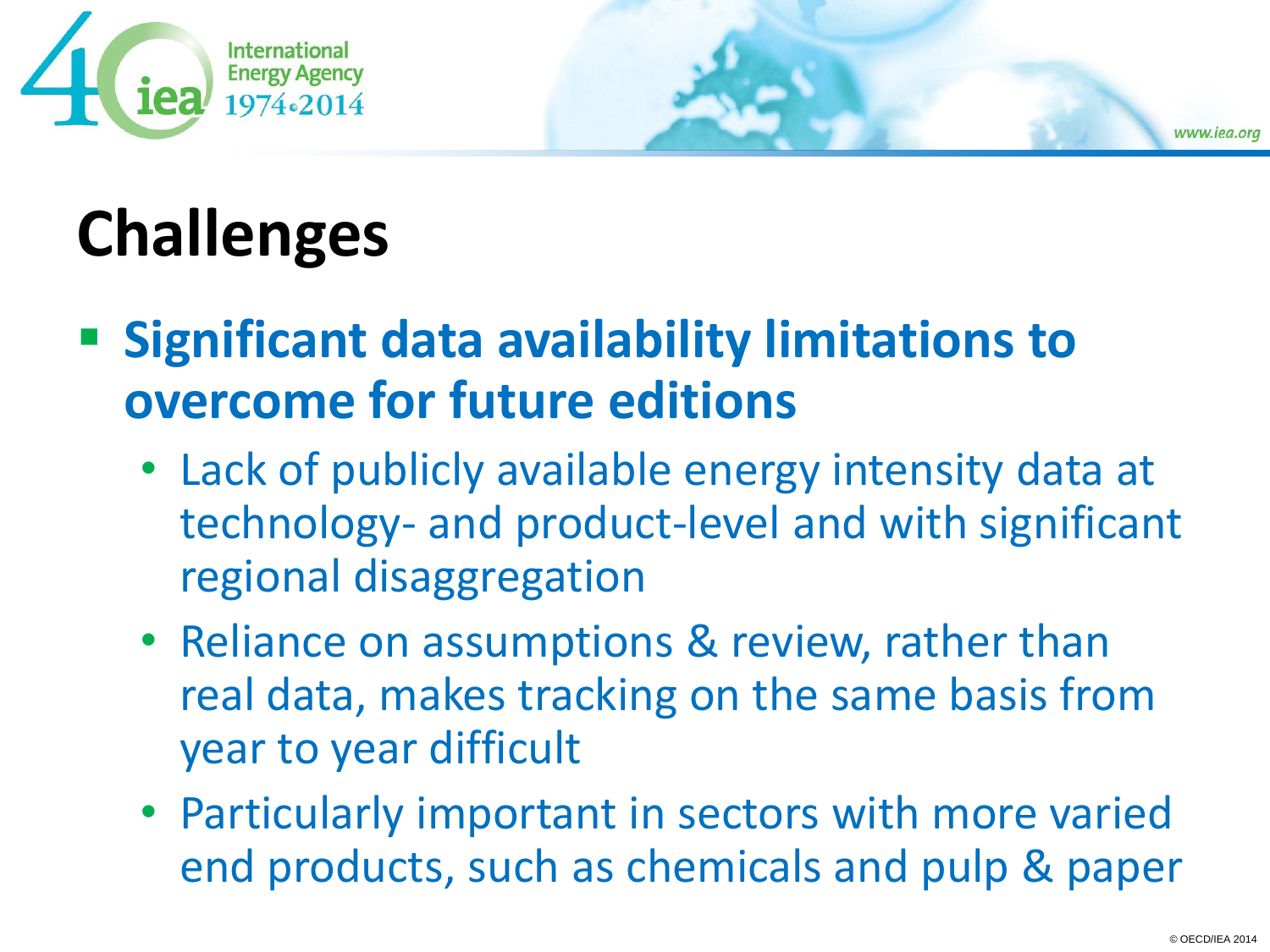

# **TCEP 2015**

 **Overview of Tracking Clean Energy Progress 2015 project**

- Annual TCEP book chapter of ETP and stand alone, free publication
- Tracks progress in clean energy against 2DS targets, focusing on short-term goals for 2025
- Structure
	- **Industry overview, Iron & steel, Cement**
	- **Execute Figure 2 rand recommended actions**
	- **Indicators graphics**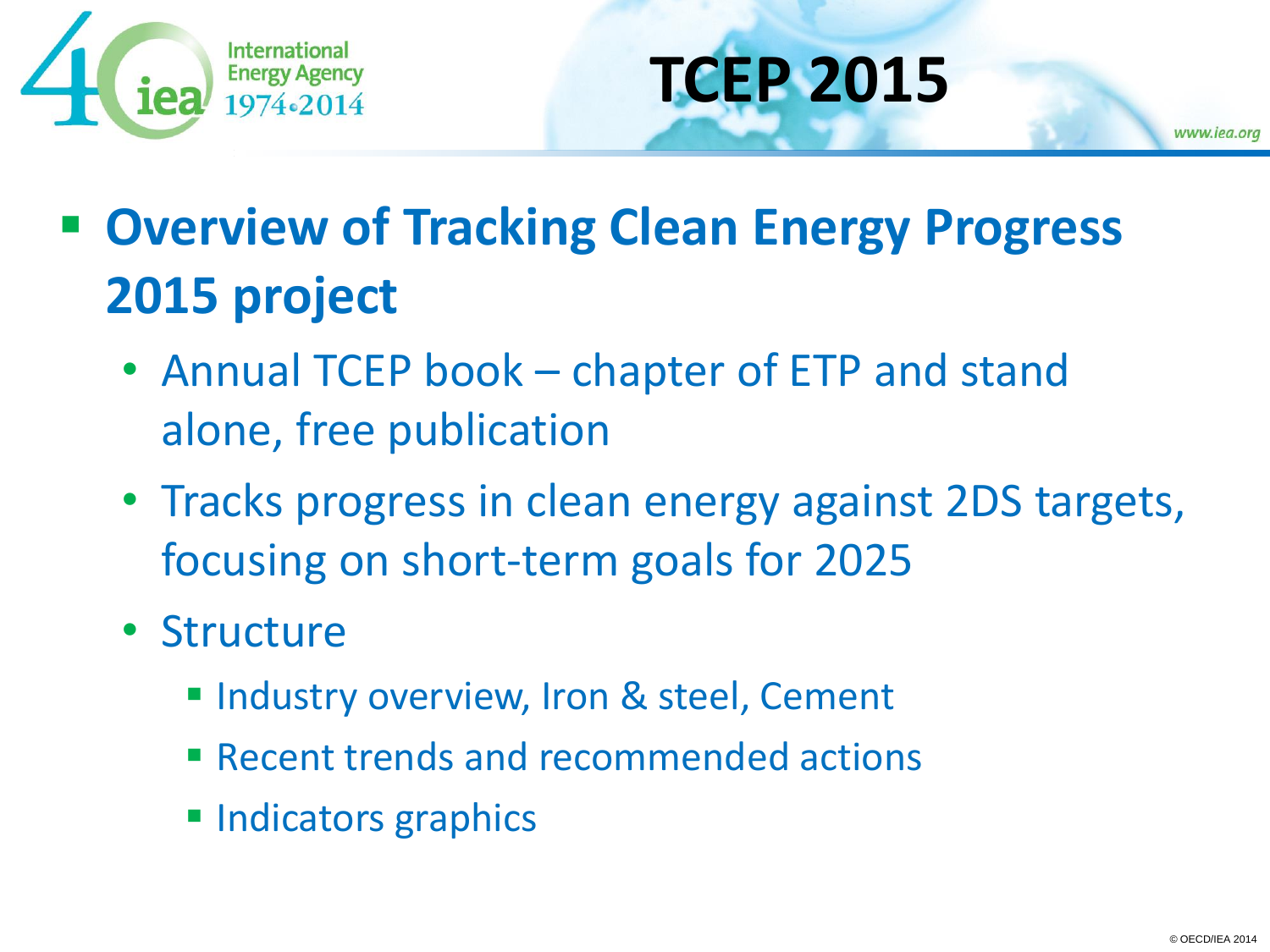

#### **Iron & Steel sector: production by process route**



- **Allows better insight into product-level changes**
- **Will be challenging as more emerging technologies gain share**
- **Process route split for production only - still cannot be compared to reported energy intensity or energy consumption by process route**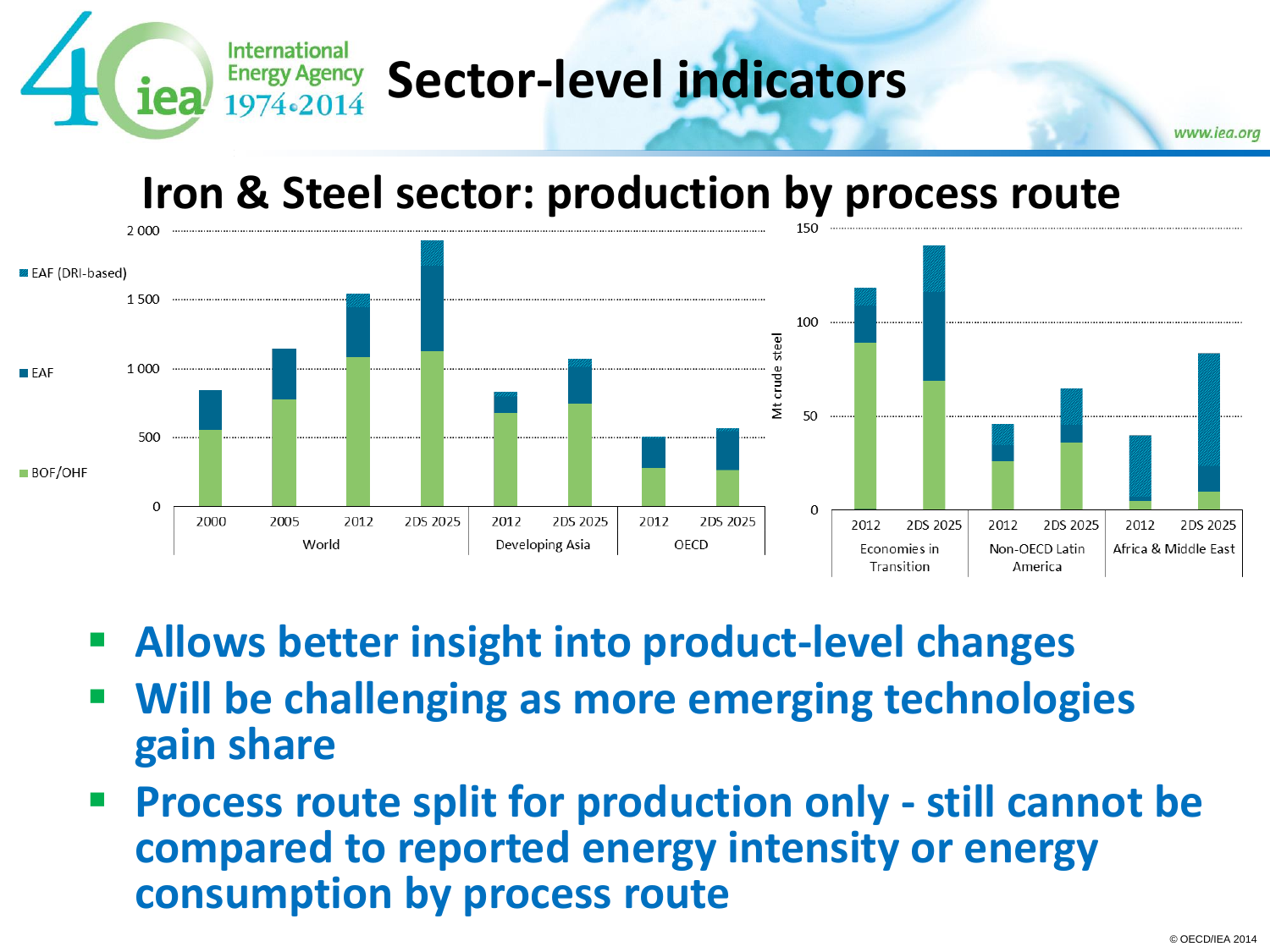

### **Energy Agency** Sector-level indicators

#### **Global cement indicators**

| <b>2DS low-demand variant</b>            | 2011 | 2012 | 2020    | 2025    |
|------------------------------------------|------|------|---------|---------|
| Cement production (Mt)                   | 3635 | 3834 | 4 3 9 4 | 4 5 0 6 |
| Thermal energy intensity (GJ/t clinker)  | 3.72 | 3.58 | 3.37    | 3.25    |
| Electricity intensity (kWh/t cement)     | 98.5 | 96.2 | 90.5    | 90.1    |
| Share of alternative fuels & biomass use | 5%   | 4%   | 8%      | 10%     |
| Clinker to cement ratio                  | 0.69 | 0.69 | 0.68    | 0.68    |
| Emissions intensity (tCO2/t cement)      | 0.59 | 0.58 | 0.56    | 0.55    |

- Sub-sector level tracking of thermal energy & **electricity intensities**
- **Insight into changes in products and processes via clinker ratio and fuel share**
- No technology-level data available i.e. dry vs. **wet kiln energy intensities**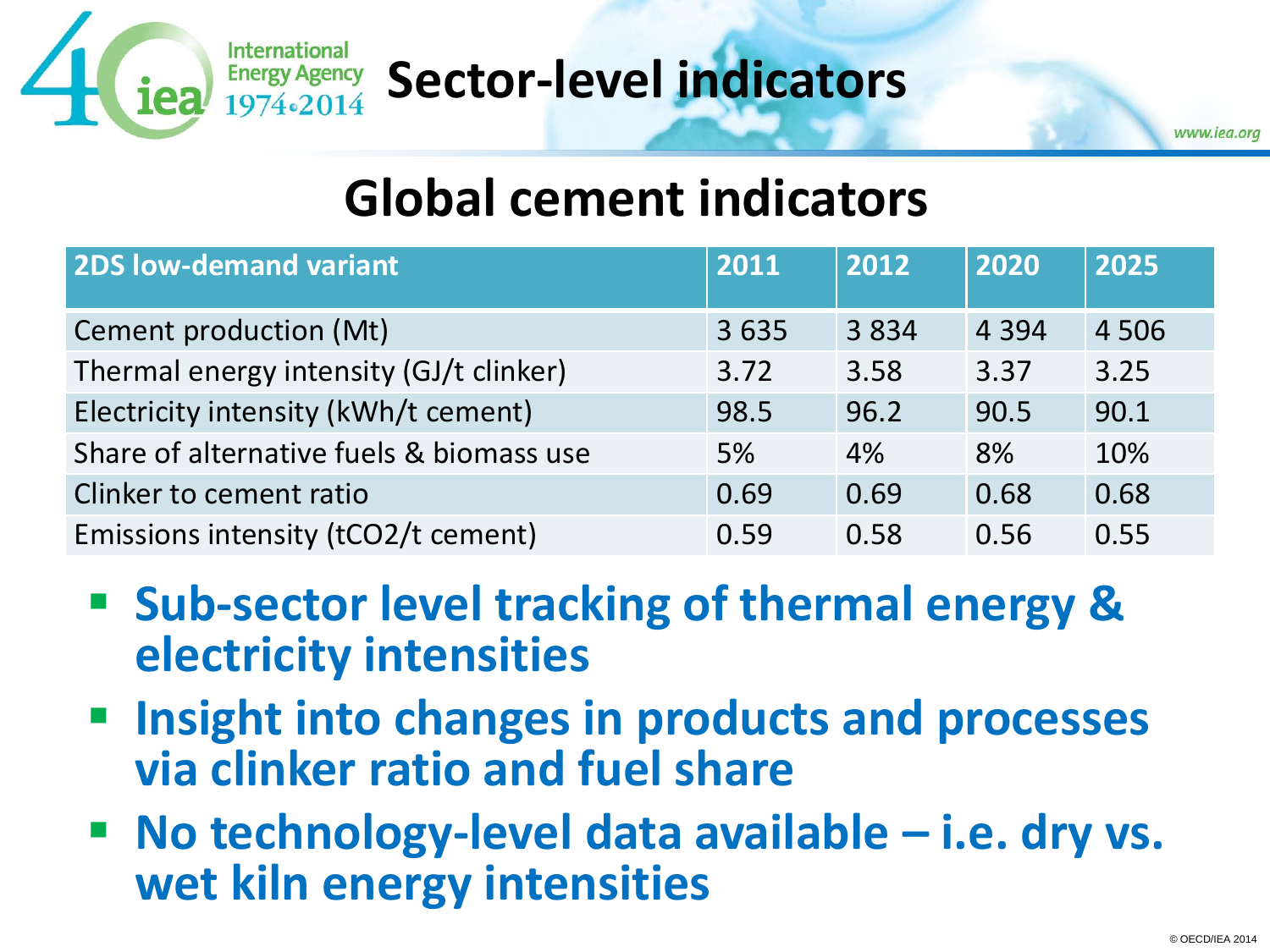



- **Tracking energy efficiency and low-carbon technology implementation using specific indicators**
	- Number of sites or amount of capacity equipped with EE measures by country/region
	- $\bullet$  Energy and  $\text{CO}_2$  avoided through implementation of EE measures
	- Energy intensity at technology level
	- Sites where implementation/demonstration of lowcarbon technologies has occurred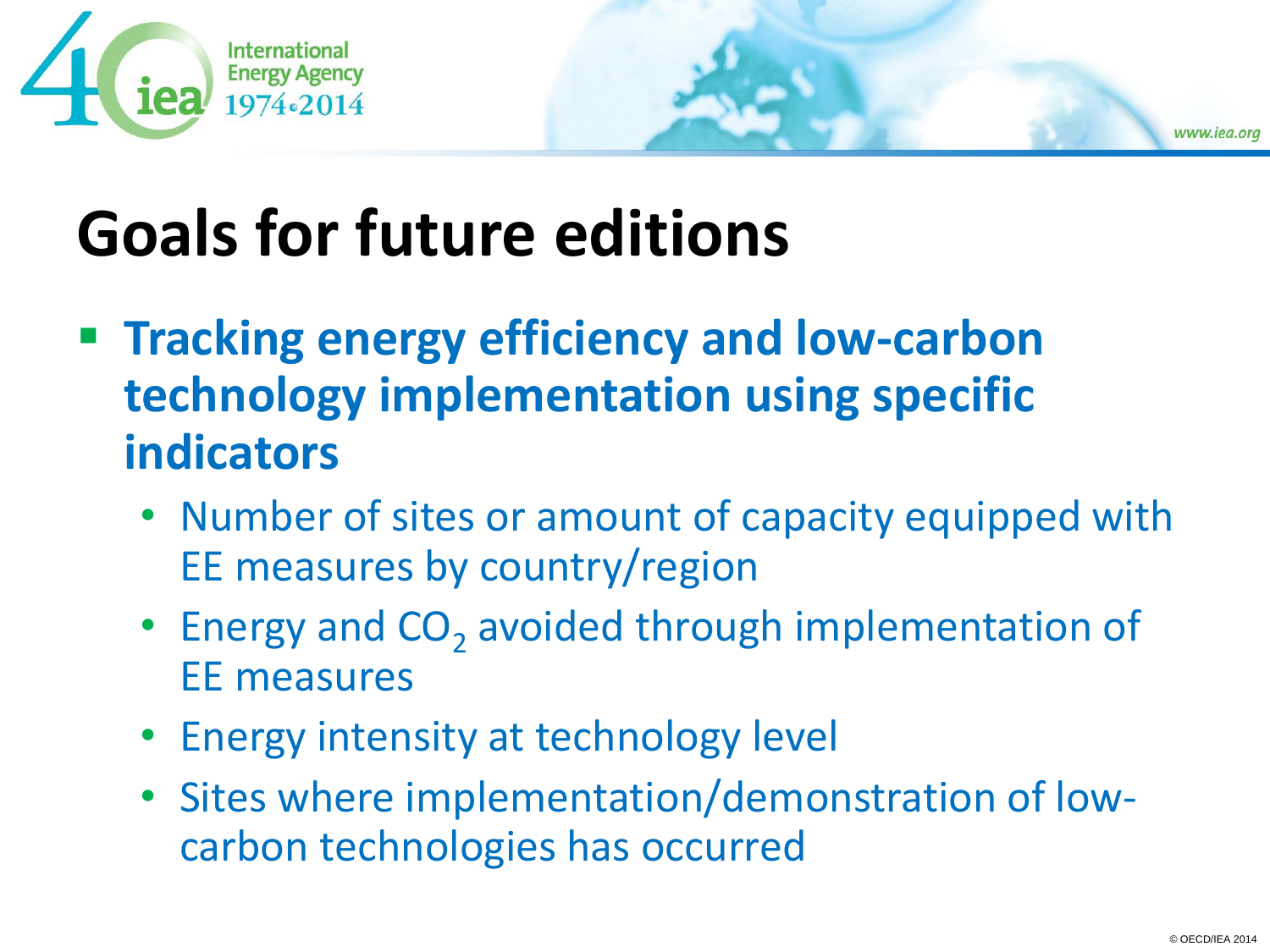

### **Questions for discussion**

- **Which are the key indicators for tracking energy efficiency progress in your sector?**
- **How can IEA better track industrial EE progress?**
- **How can confidentiality issues be overcome to allow for meaningful indicators at the technology and country level?**
- **Which policy actions could support deployment of EE technologies in the industrial sector?**